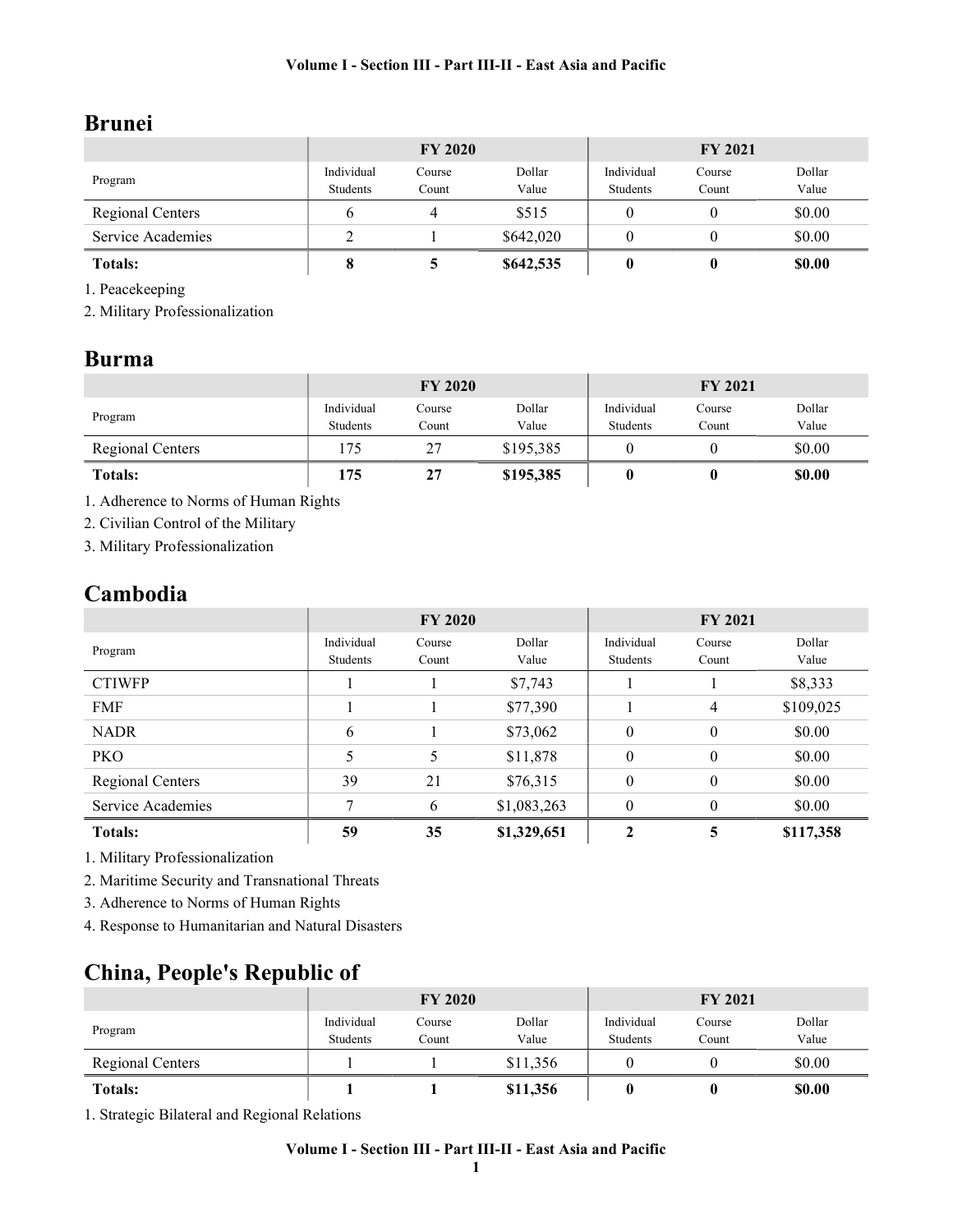## Cook Islands

|                         |                        | <b>FY 2020</b>  |                 | <b>FY 2021</b>         |                 |                 |
|-------------------------|------------------------|-----------------|-----------------|------------------------|-----------------|-----------------|
| Program                 | Individual<br>Students | Course<br>Count | Dollar<br>Value | Individual<br>Students | Course<br>Count | Dollar<br>Value |
| <b>Regional Centers</b> |                        |                 | \$0.00          |                        |                 | \$0.00          |
| <b>Totals:</b>          |                        |                 | \$0.00          |                        |                 | \$0.00          |

1. Engage in Regional Security Seminars

## Fiji

|                   | <b>FY 2020</b>         |                  |                 | <b>FY 2021</b>         |                  |                 |
|-------------------|------------------------|------------------|-----------------|------------------------|------------------|-----------------|
| Program           | Individual<br>Students | Course<br>Count  | Dollar<br>Value | Individual<br>Students | Course<br>Count  | Dollar<br>Value |
| <b>CTIWFP</b>     |                        |                  | \$7,843         |                        |                  | \$7,633         |
| IMET-1            | 5                      | 6                | \$153,407       | 3                      | 6                | \$148,589       |
| IMET-2            | 3                      | 3                | \$72,176        |                        |                  | \$12,160        |
| $IMET-D&R$        | $\theta$               | $\boldsymbol{0}$ | \$0.00          | 2                      | 3                | \$61,338        |
| <b>PKO</b>        | 2                      |                  | \$4,412         |                        |                  | \$2,899         |
| Regional Centers  | 10                     | 9                | \$41,902        | $\mathbf{0}$           | $\boldsymbol{0}$ | \$0.00          |
| Service Academies | 3                      | 3                | \$729,356       | $\theta$               | $\theta$         | \$0.00          |
| <b>Totals:</b>    | 24                     | 23               | \$1,009,096     | 8                      | 12               | \$232,619       |

1. Military Professionalization

2. Civilian Control of the Military

3. Peacekeeping

## Indonesia

|                  | <b>FY 2020</b>   |                  |             | <b>FY 2021</b>   |                  |              |
|------------------|------------------|------------------|-------------|------------------|------------------|--------------|
| Program          | Individual       | Course           | Dollar      | Individual       | Course           | Dollar       |
|                  | Students         | Count            | Value       | Students         | Count            | Value        |
| <b>ALP</b>       |                  |                  | \$29,322    | $\mathbf{0}$     | $\mathbf{0}$     | \$0.00       |
| <b>CTIWFP</b>    | 11               | 12               | \$836,682   | 16               | 13               | \$638,629    |
| DOHS/USCG        | $\boldsymbol{0}$ | $\boldsymbol{0}$ | \$0.00      | 2                | 1                | \$49,464     |
| <b>FMF</b>       | 93               | 97               | \$3,293,368 | 116              | 88               | \$2,959,016  |
| <b>FMS</b>       | 103              | 26               | \$1,062,052 | 13               | 16               | \$3,728,169  |
| IMET-1           | 43               | 56               | \$4,046,678 | 24               | 29               | \$2,404,577  |
| IMET-2           | $\theta$         | $\boldsymbol{0}$ | \$0.00      | 1                | 1                | \$139,160    |
| MSI              | 173              | 7                | \$387,764   | 16               | 13               | \$276,048    |
| PKO              | 19               | 5                | \$56,876    | $\boldsymbol{0}$ | $\boldsymbol{0}$ | \$0.00       |
| Regional Centers | 186              | 34               | \$120,278   | $\theta$         | $\theta$         | \$0.00       |
| Section 333      | 12               | 10               | \$77,905    | 23               | 20               | \$453,559    |
| <b>Totals:</b>   | 641              | $242**$          | \$9,910,925 | 211              | $175***$         | \$10,648,622 |

\*\*Course count does not total correctly as individual courses were reported under multiple programs.

1. Military Professionalization

2. Institutional and Security Sector Reform

3. Maritime Security and Transnational Threats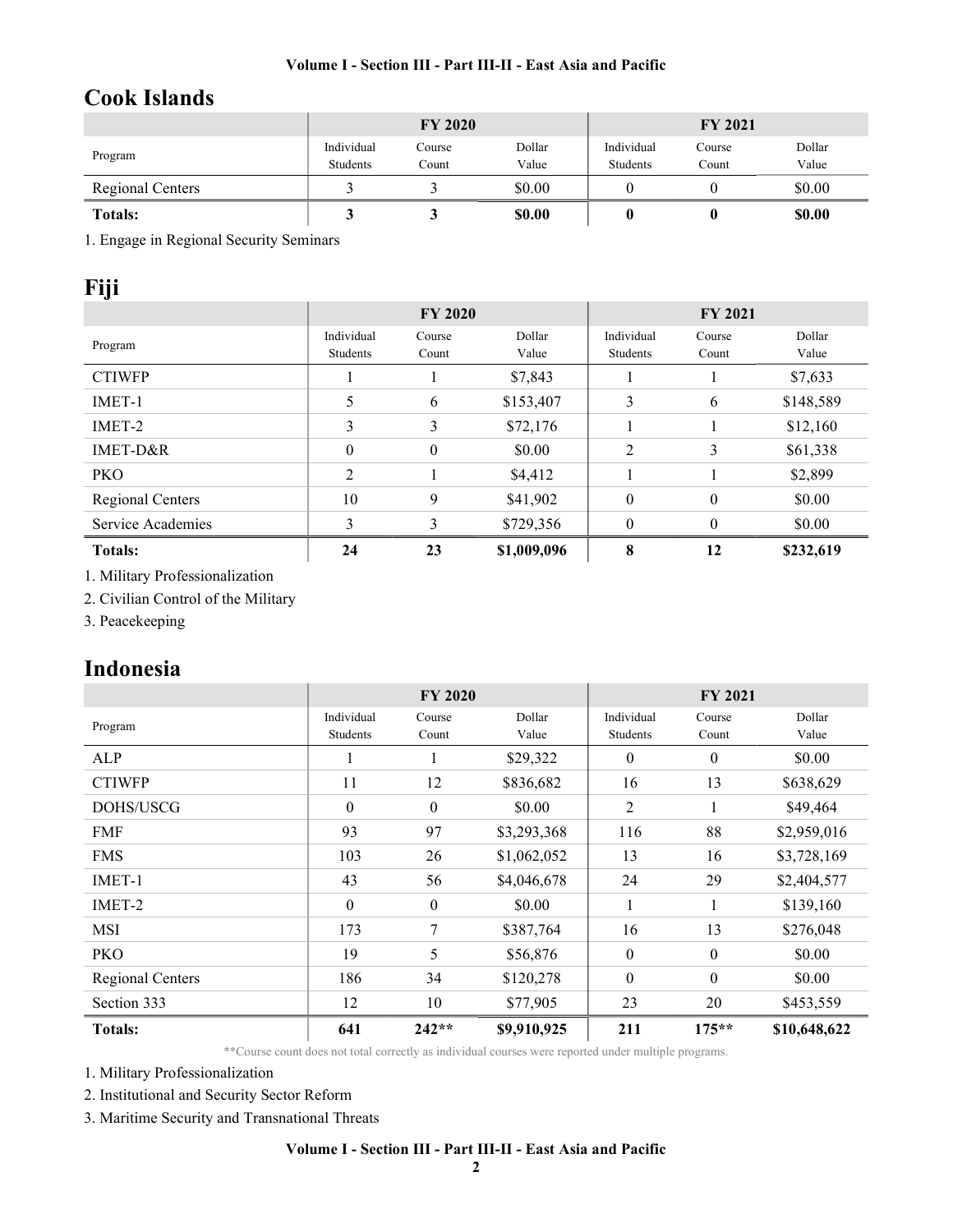# Kiribati

|                  |                        | <b>FY 2020</b>  |                 | <b>FY 2021</b>         |                 |                 |
|------------------|------------------------|-----------------|-----------------|------------------------|-----------------|-----------------|
| Program          | Individual<br>Students | Course<br>Count | Dollar<br>Value | Individual<br>Students | Course<br>Count | Dollar<br>Value |
| Regional Centers |                        |                 | \$36,627        |                        |                 | \$0.00          |
| <b>Totals:</b>   |                        |                 | \$36,627        |                        |                 | \$0.00          |

1. Maritime Security and Transnational Threats

# Korea, Republic of South

|                   |                        | <b>FY 2020</b>  |                 | <b>FY 2021</b>         |                 |                 |
|-------------------|------------------------|-----------------|-----------------|------------------------|-----------------|-----------------|
| Program           | Individual<br>Students | Course<br>Count | Dollar<br>Value | Individual<br>Students | Course<br>Count | Dollar<br>Value |
| <b>FMS</b>        | 397                    | 265             | \$2,915,850     | 312                    | 217             | \$2,022,160     |
| Regional Centers  | 26                     | 12              | \$256           | $\theta$               | $\theta$        | \$0.00          |
| Service Academies | 13                     |                 | \$1,546,048     | 0                      | 0               | \$0.00          |
| <b>Totals:</b>    | 436                    | 284             | \$4,462,154     | 312                    | 217             | \$2,022,160     |

1. Strategic Bilateral and Regional Relations

## Laos

|                         |            | <b>FY 2020</b> |          | <b>FY 2021</b> |          |           |
|-------------------------|------------|----------------|----------|----------------|----------|-----------|
| Program                 | Individual | Course         | Dollar   | Individual     | Course   | Dollar    |
|                         | Students   | Count          | Value    | Students       | Count    | Value     |
| <b>CTIWFP</b>           | $\theta$   |                | \$0.00   |                |          | \$12,733  |
| IMET-1                  | $\theta$   |                | \$0.00   | 3              | 4        | \$244,201 |
| <b>Regional Centers</b> | 17         | 10             | \$75,713 | $\theta$       | $\theta$ | \$0.00    |
| <b>Totals:</b>          | 17         | 10             | \$75,713 |                | 5        | \$256,934 |

1. Military Professionalization

## Malaysia

|                   |            | <b>FY 2020</b> |             | <b>FY 2021</b> |                  |             |
|-------------------|------------|----------------|-------------|----------------|------------------|-------------|
| Program           | Individual | Course         | Dollar      | Individual     | Course           | Dollar      |
|                   | Students   | Count          | Value       | Students       | Count            | Value       |
| ALP               | $\theta$   | $\theta$       | \$0.00      |                | $\overline{4}$   | \$27,106    |
| <b>CTIWFP</b>     | 9          | 9              | \$345,336   | 17             | 12               | \$272,543   |
| DOHS/USCG         | 51         | $\overline{4}$ | \$107,748   | $\theta$       | $\theta$         | \$0.00      |
| <b>FMS</b>        | 28         | 12             | \$195,777   | 21             | 25               | \$352,357   |
| IMET-1            | 13         | 15             | \$716,709   | 23             | 35               | \$1,349,664 |
| IMET-2            | 2          | 2              | \$35,956    | 2              | 3                | \$46,992    |
| IMET-D&R          |            |                | \$18,232    | 3              | 3                | \$69,992    |
| MSI               | 6          | 5              | \$295,725   | 34             | 20               | \$796,461   |
| <b>PKO</b>        | 18         | 5              | \$170,629   | $\overline{2}$ | 1                | \$11,498    |
| Regional Centers  | 142        | 33             | \$147,503   | $\mathbf{0}$   | $\boldsymbol{0}$ | \$0.00      |
| Section 333       | 21         | 11             | \$196,152   | 22             | 15               | \$722,199   |
| Service Academies | 12         | 5              | \$1,733,751 | $\mathbf{0}$   | $\mathbf{0}$     | \$0.00      |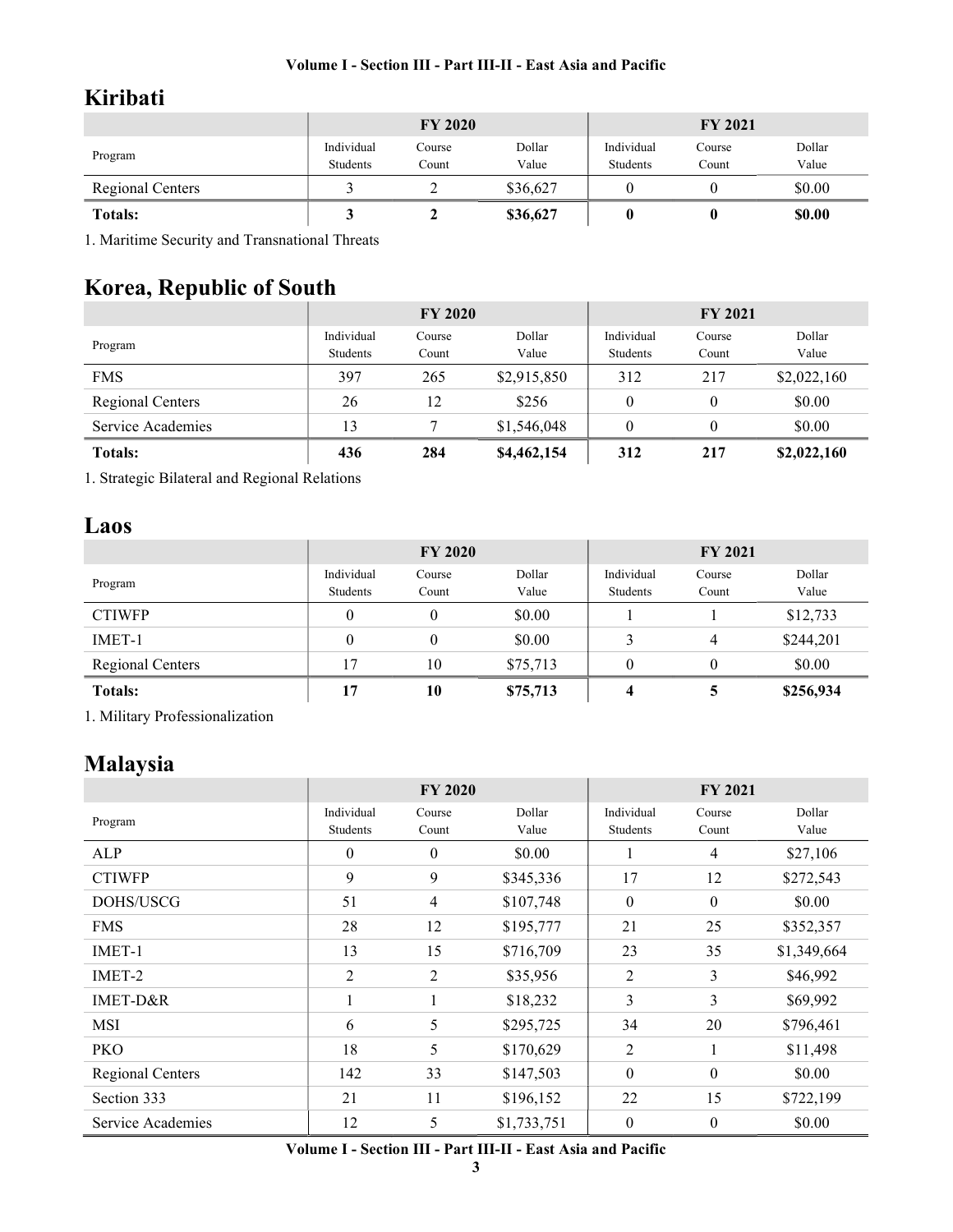| <b>Totals:</b> | 303 | $101**$ | \$3,963,518 | 125 | 117**<br>114 | \$3,648,812 |
|----------------|-----|---------|-------------|-----|--------------|-------------|

\*\*Course count does not total correctly as individual courses were reported under multiple programs.

1. Military Professionalization

## Marshall Islands

|                  |                        | <b>FY 2020</b>  |                 |                        | <b>FY 2021</b>  |                 |
|------------------|------------------------|-----------------|-----------------|------------------------|-----------------|-----------------|
| Program          | Individual<br>Students | Course<br>Count | Dollar<br>Value | Individual<br>Students | Course<br>Count | Dollar<br>Value |
| Regional Centers | 10                     | 10              | \$29,645        |                        |                 | \$0.00          |
| Section 333      |                        |                 | \$130,000       |                        | 6               | \$182,416       |
| <b>Totals:</b>   | 11                     | 11              | \$159,645       |                        | 6               | \$182,416       |

1. Maritime Security and Transnational Threats

2. Response to Humanitarian and Natural Disasters

## Micronesia

|                   |            | <b>FY 2020</b> |           |            | <b>FY 2021</b> |           |
|-------------------|------------|----------------|-----------|------------|----------------|-----------|
| Program           | Individual | Course         | Dollar    | Individual | Course         | Dollar    |
|                   | Students   | Count          | Value     | Students   | Count          | Value     |
| Regional Centers  | Q          |                | \$41,274  | 0          | $\theta$       | \$0.00    |
| Section 333       | 2          | 2              | \$316,820 | 12         | 11             | \$235,844 |
| Service Academies | າ          | C              | \$194,000 |            | 0              | \$0.00    |
| <b>Totals:</b>    | 13         | 11             | \$552,094 | 12         | 11             | \$235,844 |

1. Maritime Security and Transnational Threats

## Mongolia

|                   |                        | <b>FY 2020</b>  |                 |                        | <b>FY 2021</b>   |                 |
|-------------------|------------------------|-----------------|-----------------|------------------------|------------------|-----------------|
| Program           | Individual<br>Students | Course<br>Count | Dollar<br>Value | Individual<br>Students | Course<br>Count  | Dollar<br>Value |
| ALP               |                        | 5               | \$82,040        | $\theta$               | $\mathbf{0}$     | \$0.00          |
| <b>CTIWFP</b>     | 2                      | 2               | \$129,067       |                        |                  | \$8,433         |
| <b>FMF</b>        | 2                      |                 | \$4,988         | 5                      |                  | \$11,335        |
| IMET-1            | 32                     | 59              | \$1,916,587     | 28                     | 47               | \$1,600,548     |
| IMET-2            |                        |                 | \$13,486        | 2                      | 8                | \$170,288       |
| PKO               | 9                      | 5               | \$35,379        |                        |                  | \$3,399         |
| Regional Centers  | 32                     | 14              | \$105,364       | $\theta$               | $\boldsymbol{0}$ | \$0.00          |
| Section 333       | 184                    | 6               | \$71,183        | 10                     | 11               | \$628,839       |
| Service Academies | 9                      | 6               | \$1,481,945     | $\theta$               | $\Omega$         | \$0.00          |
| <b>Totals:</b>    | 272                    | 99              | \$3,840,039     | 47                     | 69               | \$2,422,842     |

1. Strategic Bilateral and Regional Relations

2. Peacekeeping

3. Military Professionalization

4. Interoperability with U.S. and Coalition Forces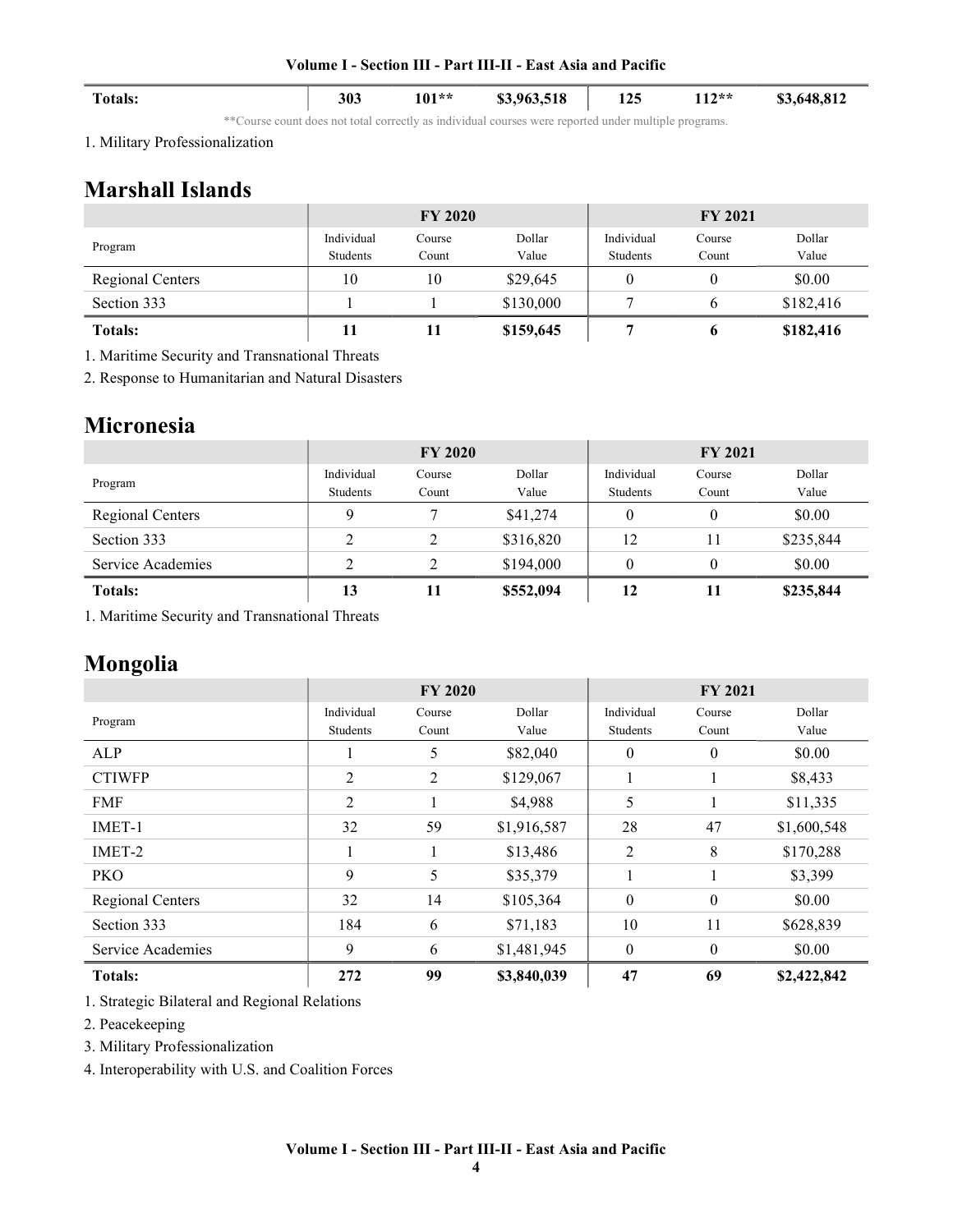## Nauru

|                  |                        | <b>FY 2020</b>  |                 |                        | <b>FY 2021</b>  |                 |
|------------------|------------------------|-----------------|-----------------|------------------------|-----------------|-----------------|
| Program          | Individual<br>Students | Course<br>Count | Dollar<br>Value | Individual<br>Students | Course<br>Count | Dollar<br>Value |
| Regional Centers |                        |                 | \$30,325        |                        |                 | \$0.00          |
| <b>Totals:</b>   |                        |                 | \$30,325        |                        |                 | \$0.00          |

1. Maritime Security and Transnational Threats

## Palau

|                         |                        | <b>FY 2020</b>  |                 |                        | <b>FY 2021</b>  |                 |
|-------------------------|------------------------|-----------------|-----------------|------------------------|-----------------|-----------------|
| Program                 | Individual<br>Students | Course<br>Count | Dollar<br>Value | Individual<br>Students | Course<br>Count | Dollar<br>Value |
| <b>Regional Centers</b> |                        |                 | \$0.00          | 0                      | $\theta$        | \$0.00          |
| Section 333             |                        |                 | \$0.00          | 13                     | 12              | \$259,590       |
| Service Academies       | ↑                      |                 | \$184,336       | $\theta$               | $\theta$        | \$0.00          |
| <b>Totals:</b>          |                        | 3               | \$184,336       | 13                     | 12              | \$259,590       |

1. Military Professionalization

2. Maritime Security and Transnational Threats

## Papua-New Guinea

|                   |                        | <b>FY 2020</b>  |                 |                        | <b>FY 2021</b>  |                 |
|-------------------|------------------------|-----------------|-----------------|------------------------|-----------------|-----------------|
| Program           | Individual<br>Students | Course<br>Count | Dollar<br>Value | Individual<br>Students | Course<br>Count | Dollar<br>Value |
| <b>CTIWFP</b>     | $\theta$               | $\theta$        | \$0.00          |                        |                 | \$9,133         |
| IMET-1            | 3                      | 4               | \$174,252       | 6                      | 10              | \$350,212       |
| Regional Centers  | 12                     | 8               | \$55,648        | $\theta$               | $\theta$        | \$0.00          |
| Service Academies |                        |                 | \$321,010       | $\theta$               | $\theta$        | \$0.00          |
| <b>Totals:</b>    | 16                     | 13              | \$550,910       | 7                      | 11              | \$359,345       |

1. Military Professionalization

2. Peacekeeping

3. Bilateral and Regional Relations

# Philippines

|               |                        | <b>FY 2020</b>   |                 |                        | <b>FY 2021</b>   |                 |
|---------------|------------------------|------------------|-----------------|------------------------|------------------|-----------------|
| Program       | Individual<br>Students | Course<br>Count  | Dollar<br>Value | Individual<br>Students | Course<br>Count  | Dollar<br>Value |
| ALP           |                        |                  | \$51,774        | $\mathbf{0}$           | $\boldsymbol{0}$ | \$0.00          |
| <b>CTIWFP</b> | 15                     | 16               | \$1,177,142     | 27                     | 21               | \$789,960       |
| DOHS/USCG     | 73                     | 11               | \$219,374       | 47                     | 22               | \$522,960       |
| <b>FMF</b>    | 96                     | 48               | \$1,489,838     | 71                     | 51               | \$1,959,496     |
| <b>GSCF</b>   | $\mathbf{0}$           | $\boldsymbol{0}$ | \$0.00          | 26                     | 16               | \$547,802       |
| IMET-1        | 49                     | 72               | \$2,349,499     | 50                     | 71               | \$2,138,356     |
| IMET-2        |                        |                  | \$186,340       | 7                      | 9                | \$236,011       |
| IMET-D&R      | 3                      | 2                | \$112,420       | 30                     | 35               | \$1,086,757     |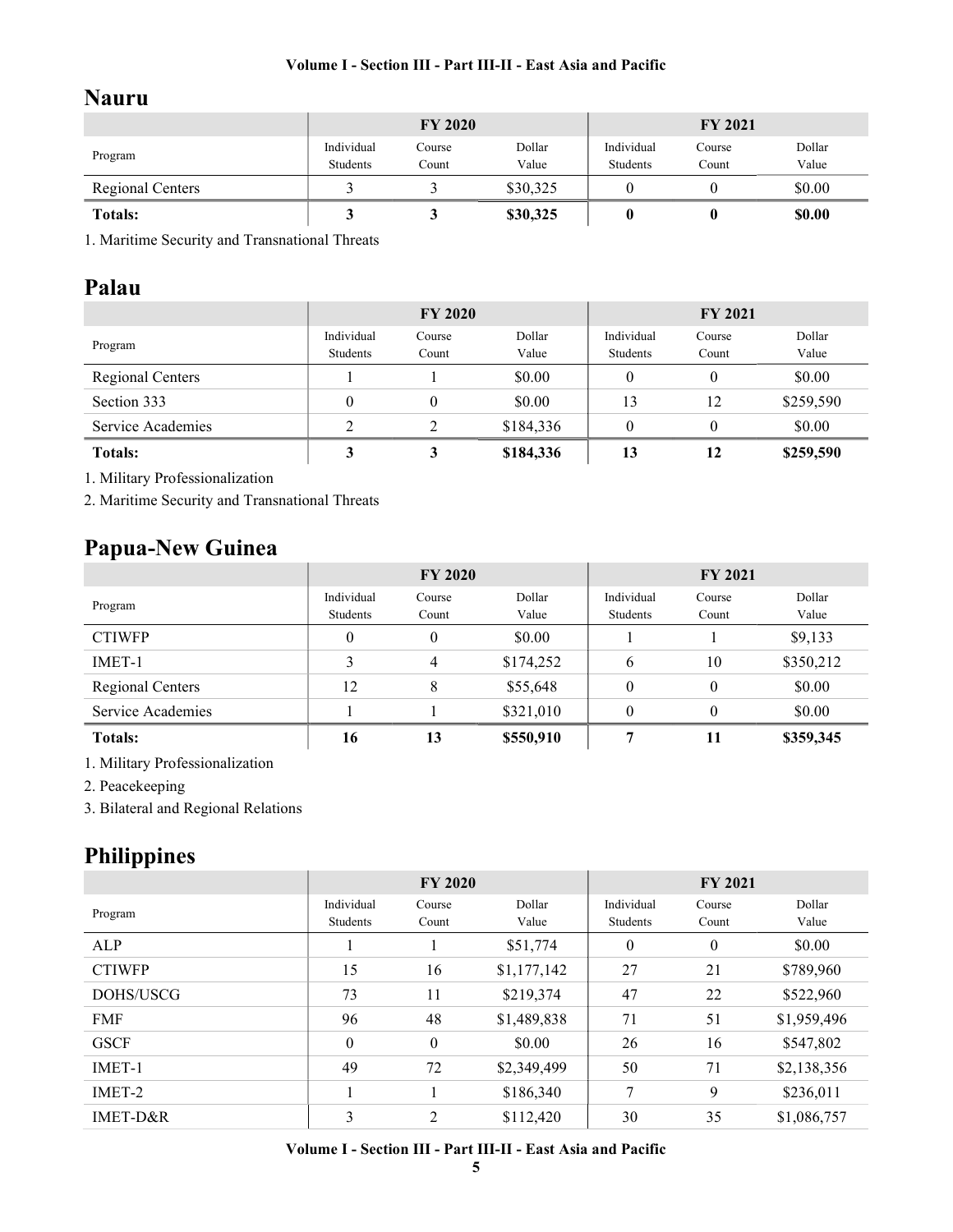| <b>Totals:</b>    | 947 | $229**$ | \$9,364,169 | 338 | $241**$ | \$9,102,194 |
|-------------------|-----|---------|-------------|-----|---------|-------------|
| Service Academies | 16  |         | \$1,922,170 |     |         | \$0.00      |
| Section 333       | 209 | 24      | \$1,123,850 | 16  | Q       | \$578,401   |
| Regional Centers  | 409 | 41      | \$129,505   | 0   |         | \$0.00      |
| <b>PKO</b>        | 29  |         | \$91,090    |     |         | \$2,599     |
| MSI               | 46  |         | \$511,167   | 63  | 28      | \$1,239,852 |
|                   |     |         |             |     |         |             |

\*\*Course count does not total correctly as individual courses were reported under multiple programs.

1. Maritime Security and Transnational Threats

2. Military Professionalization

3. Institutional and Security Sector Reform

### Samoa

|                  |                        | <b>FY 2020</b>  |                 |                        | <b>FY 2021</b>  |                 |
|------------------|------------------------|-----------------|-----------------|------------------------|-----------------|-----------------|
| Program          | Individual<br>Students | Course<br>Count | Dollar<br>Value | Individual<br>Students | Course<br>Count | Dollar<br>Value |
| IMET-1           |                        |                 | \$0.00          |                        |                 | \$28,340        |
| Regional Centers |                        |                 | \$0.00          |                        |                 | \$0.00          |
| <b>Totals:</b>   |                        |                 | \$0.00          |                        |                 | \$28,340        |

1. Military Professionalization

2. Maritime Security and Transnational Threats

## Singapore

|                   |            | <b>FY 2020</b> |              |            | <b>FY 2021</b>   |              |
|-------------------|------------|----------------|--------------|------------|------------------|--------------|
| Program           | Individual | Course         | Dollar       | Individual | Course           | Dollar       |
|                   | Students   | Count          | Value        | Students   | Count            | Value        |
| Exchange          | C          | C              | \$9,000      | $\theta$   | $\boldsymbol{0}$ | \$0.00       |
| <b>FMS</b>        | 540        | 220            | \$45,772,708 | 110        | 73               | \$22,494,464 |
| Regional Centers  | 46         | 14             | \$12,052     | $\theta$   | $\theta$         | \$0.00       |
| Service Academies | 7          |                | \$729,356    | $\theta$   | $\theta$         | \$0.00       |
| <b>Totals:</b>    | 595        | 241            | \$46,523,116 | 110        | 73               | \$22,494,464 |

1. Maritime Security and Transnational Threats

2. Military Professionalization

## Solomon Islands

|                         |                        | <b>FY 2020</b>  |                 |                        | <b>FY 2021</b>  |                 |
|-------------------------|------------------------|-----------------|-----------------|------------------------|-----------------|-----------------|
| Program                 | Individual<br>Students | Course<br>Count | Dollar<br>Value | Individual<br>Students | Course<br>Count | Dollar<br>Value |
| <b>Regional Centers</b> |                        |                 | \$12,749        |                        |                 | \$0.00          |
| <b>Totals:</b>          |                        |                 | \$12,749        |                        |                 | <b>SO.00</b>    |

1. Maritime Security and Transnational Threats

## Taiwan

|                         | $-0$ $-0$  |       |        | AA<br><b>TTK</b><br>404 L |        |        |
|-------------------------|------------|-------|--------|---------------------------|--------|--------|
| $\mathbf{r}$<br>Program | Individual | ourse | Dollar | Individual                | course | Dollar |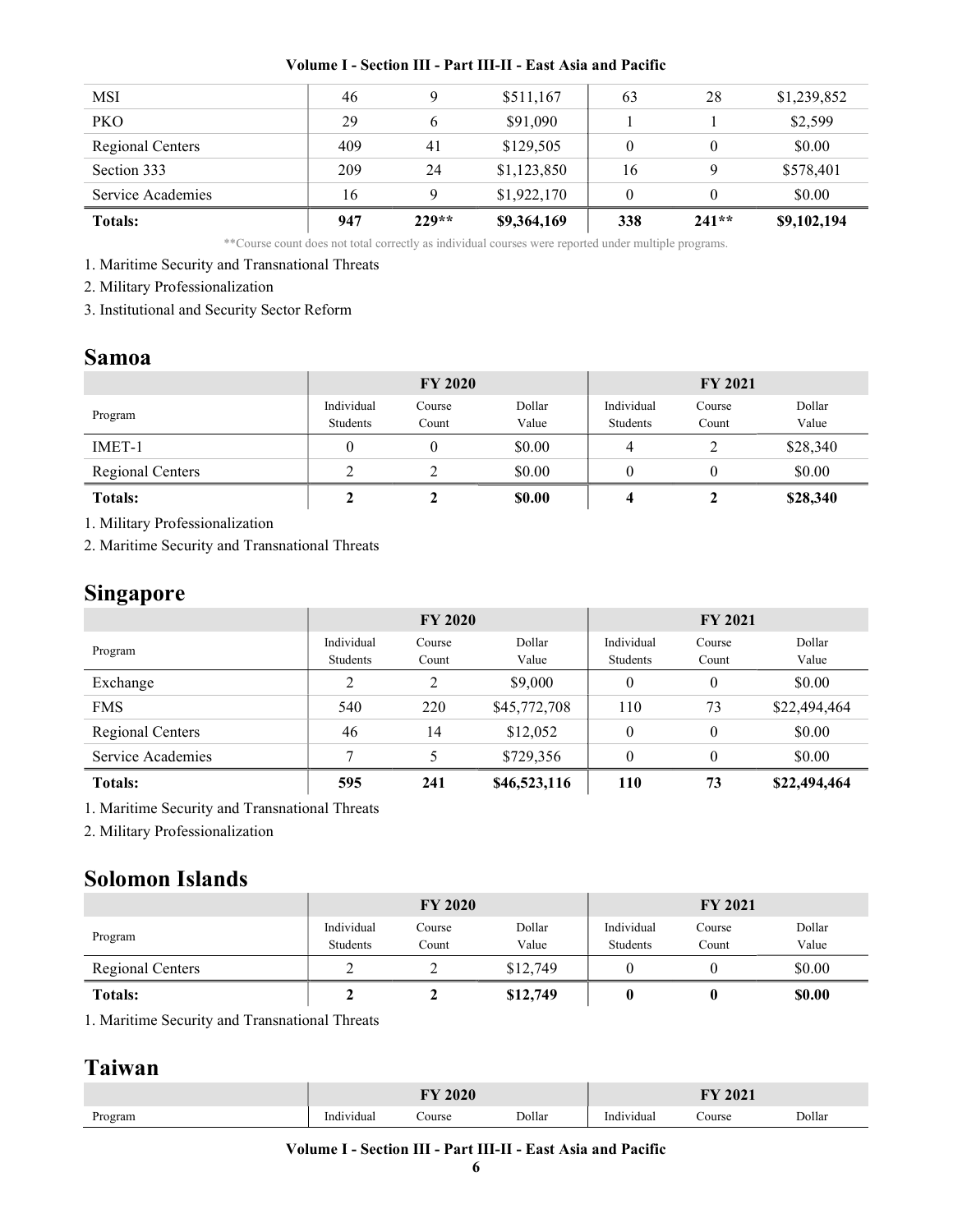|                   | <b>Students</b> | Count | Value        | <b>Students</b> | Count | Value        |
|-------------------|-----------------|-------|--------------|-----------------|-------|--------------|
| Exchange          | 14              |       | \$126,000    | $\theta$        | 0     | \$0.00       |
| <b>FMS</b>        | 390             | 127   | \$11,488,140 | 112             | 71    | \$12,583,894 |
| Regional Centers  | 23              | 14    | \$772        | $\theta$        | 0     | \$0.00       |
| Service Academies | 15              |       | \$1,546,048  | $\Omega$        | 0     | \$0.00       |
| <b>Totals:</b>    | 442             | 148   | \$13,160,960 | 112             | 71    | \$12,583,894 |

1. Strategic Bilateral and Regional Relations

# Thailand

|                         |                        | <b>FY 2020</b>  |                 | <b>FY 2021</b>         |                  |                 |
|-------------------------|------------------------|-----------------|-----------------|------------------------|------------------|-----------------|
| Program                 | Individual<br>Students | Course<br>Count | Dollar<br>Value | Individual<br>Students | Course<br>Count  | Dollar<br>Value |
| <b>CTIWFP</b>           | 7                      | 7               | \$192,295       | 7                      | 9                | \$205,617       |
| <b>FMF</b>              | 22                     | 17              | \$822,374       | 47                     | 57               | \$1,811,843     |
| <b>FMS</b>              | 36                     | 13              | \$446,301       | 7                      | 12               | \$273,010       |
| IMET-1                  | $\mathbf{0}$           | $\theta$        | \$0.00          | 29                     | 45               | \$1,371,436     |
| IMET-2                  | 15                     | 27              | \$808,234       | 5                      | 9                | \$157,579       |
| $IMET-D&R$              | 10                     | 12              | \$336,242       | 31                     | 29               | \$1,308,771     |
| <b>MSI</b>              | 68                     | 14              | \$750,972       | 41                     | 20               | \$832,254       |
| <b>Regional Centers</b> | 111                    | 30              | \$156,269       | $\boldsymbol{0}$       | $\boldsymbol{0}$ | \$0.00          |
| Section 333             | $\mathbf{1}$           | 3               | \$21,919        | 27                     | 29               | \$844,018       |
| Service Academies       | 15                     | 6               | \$2,224,332     | $\mathbf{0}$           | $\boldsymbol{0}$ | \$0.00          |
| <b>Totals:</b>          | 285                    | $128**$         | \$5,758,938     | 194                    | $200**$          | \$6,804,528     |

\*\*Course count does not total correctly as individual courses were reported under multiple programs.

1. Military Professionalization

2. Civilian Control of the Military

# Timor-Leste, Democratic Republic of

|                         |            | <b>FY 2020</b> |           | <b>FY 2021</b> |          |           |
|-------------------------|------------|----------------|-----------|----------------|----------|-----------|
| Program                 | Individual | Course         | Dollar    | Individual     | Course   | Dollar    |
|                         | Students   | Count          | Value     | Students       | Count    | Value     |
| <b>CTIWFP</b>           |            |                | \$6,993   | 2              | 2        | \$24,168  |
| IMET-1                  | 3          | 3              | \$54,417  | 4              | 12       | \$376,272 |
| IMET-2                  | $\theta$   | $\theta$       | \$0.00    | 5              | 4        | \$60,580  |
| IMET-D&R                | $\theta$   | $\mathbf{0}$   | \$0.00    | 3              | 4        | \$68,586  |
| <b>Regional Centers</b> |            | 4              | \$50,410  | $\theta$       | $\theta$ | \$0.00    |
| <b>Totals:</b>          | 11         | 8              | \$111,820 | 14             | $21**$   | \$529,606 |

\*\*Course count does not total correctly as individual courses were reported under multiple programs.

1. Military Professionalization

## Tonga

|         | <b>FY 2020</b> |        |        | 2021<br>FY |        |        |
|---------|----------------|--------|--------|------------|--------|--------|
| Program | Individual     | Course | Dollar | Individual | Course | Dollar |
|         | Students       | Count  | Value  | Students   | Count  | Value  |